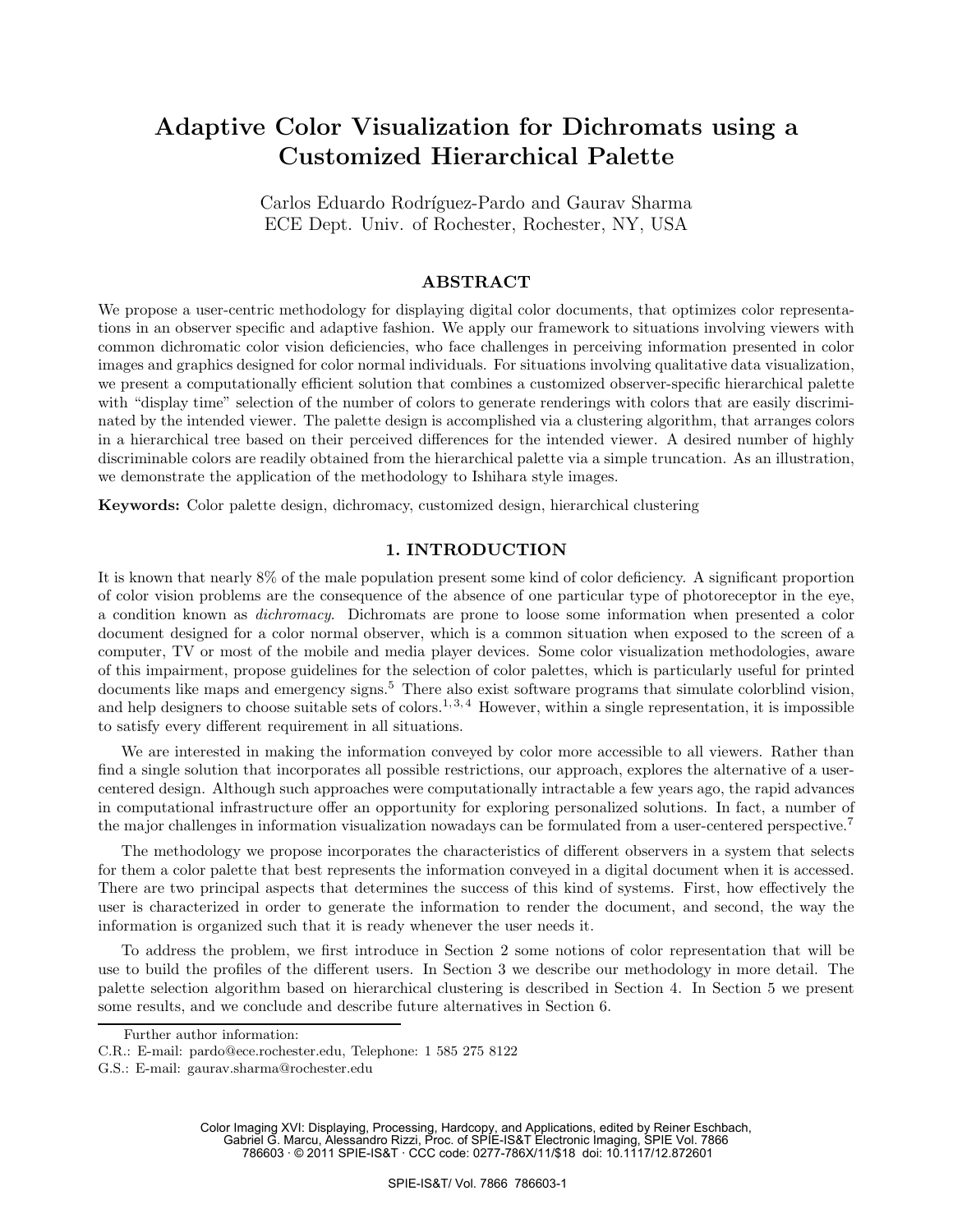#### **2. COLOR REPRESENTATION FOR TRICHROMATS AND DICHROMATS**

#### **2.1 Vector Space Description for Color Vision**

The eye of a color-normal observer has, embedded in the retina, three types of photoreceptors that govern color sensation. These photoreceptors are known as the L, M and S cones and are sensitive to the long, medium and small wavelength regions of the visual spectrum, respectively .<sup>15</sup> Therefore the color sensation produced by a light incident on the eye depends on its power spectral distribution, denoted in this paper by  $f(\lambda)$ , where  $\lambda$ represents the wavelength. The responses each of the three cones are modeled as

$$
c_l = \int s_l(\lambda) f(\lambda) d\lambda,
$$
  
\n
$$
c_m = \int s_m(\lambda) f(\lambda) d\lambda,
$$
  
\n
$$
c_s = \int s_s(\lambda) f(\lambda) d\lambda,
$$
\n(1)

where here  $s_i(\lambda)$ , with  $i = l, m, s$  are the sensitivity functions for the  $i^{th}$  type of cone. The integration is computed over the all wavelengths, but it can be limited to the interval  $[360nm, 830nm]$ , that approximately contains the visible spectrum or, equivalently, the interval of wavelengths where at least one of the cone sensitivities is nonzero.

For computation purposes, the spectra of the light and the cone sensitivities can be represented by a vectors of N samples obtained in the visible spectrum, denoted by **f**, **s***i*, respectively. Usually one sample every 10nm provides enough accuracy in most of the cases.<sup>20</sup> Following closely the notation in,<sup>17</sup> if we define  $S = [s_l, s_m, s_s]$ as the  $N \times 3$  matrix of sensitivities and the  $3 \times 1$  cone responses vector  $\mathbf{c} = [c_l, c_m, c_s]^T$ , then

$$
\mathbf{c} = \mathbf{S}^T \mathbf{f}.\tag{2}
$$

This expression suggests that the cone responses are the inner-products of the cone sensitivities and the incident spectrum  $f$ . Hence, the cone responses can be used to determine the projection of the spectrum onto the space spanned by the three sensitivity functions, **s***i*. This space is called the *trichromatic human visual subspace*, or simply the HVSS.

In normal observers the sensitivities are linear independent, so the HVSS is a 3−dimension subspace of the N−dimensional spectral space. This implies that there are multiple spectra that are projected to the same point in the HVSS, producing the same color sensation making them indistinguishable for the human eye. In that case we say that the spectra match in color, in fact, two spectra **f**,**g** match in color if and only if

$$
\mathbf{S}^T \mathbf{f} = \mathbf{S}^T \mathbf{g}.\tag{3}
$$

#### **2.2 Dichromacy**

Color vision deficiency in human vision is often caused by a loss of sensing ability in one or more cone types. People with only two cone responses are called *dichromats*, and they are divided in three groups: *protanopes*,*deuteranopes* and *tritanopes*, depending on whether they are missing the L,M, or S cones, respectively. *Monochromats* are individuals with only one type of cone, and this form of color vision impairment is the most extreme and also the most rare.<sup>15</sup>

The sensation of color perceived by a dichromatic individual will be reduced to two dimensions as opposed to the normal three dimensions for a trichromatic observer. For example, in the particular case of a protanope as an example, the color sensation will depend only on the  $c_m, c_s$  cone responses. That is, if we define the matrix  $\mathbf{M}_p = [\mathbf{e}_2, \mathbf{e}_3]$ , where  $\{\mathbf{e}_i\}_{i=1}^3$  is the standard basis for  $\mathbf{R}^3$ , then the cone responses for protanopes will be,

$$
[c_m, c_s]^T = \mathbf{S}_p^T \mathbf{f},\tag{4}
$$

where  $\mathbf{S}_p = \mathbf{S}\mathbf{M}_p$ . This means that f is projected onto the space spanned by columns of  $\mathbf{S}_p$ , which define the the *protanope human visual sub-space* HVSS*p*. In a similar fashion the *deuteranope* and *tritanope* human visual subspaces, HVSS*<sup>d</sup>* and HVSS*<sup>t</sup>* can be defined. Therefore we can consider that there are three dichromatic visual subspaces, and as seen from (4), each of these spaces are 2-dimensional subspaces of the original trichromatic HVSS.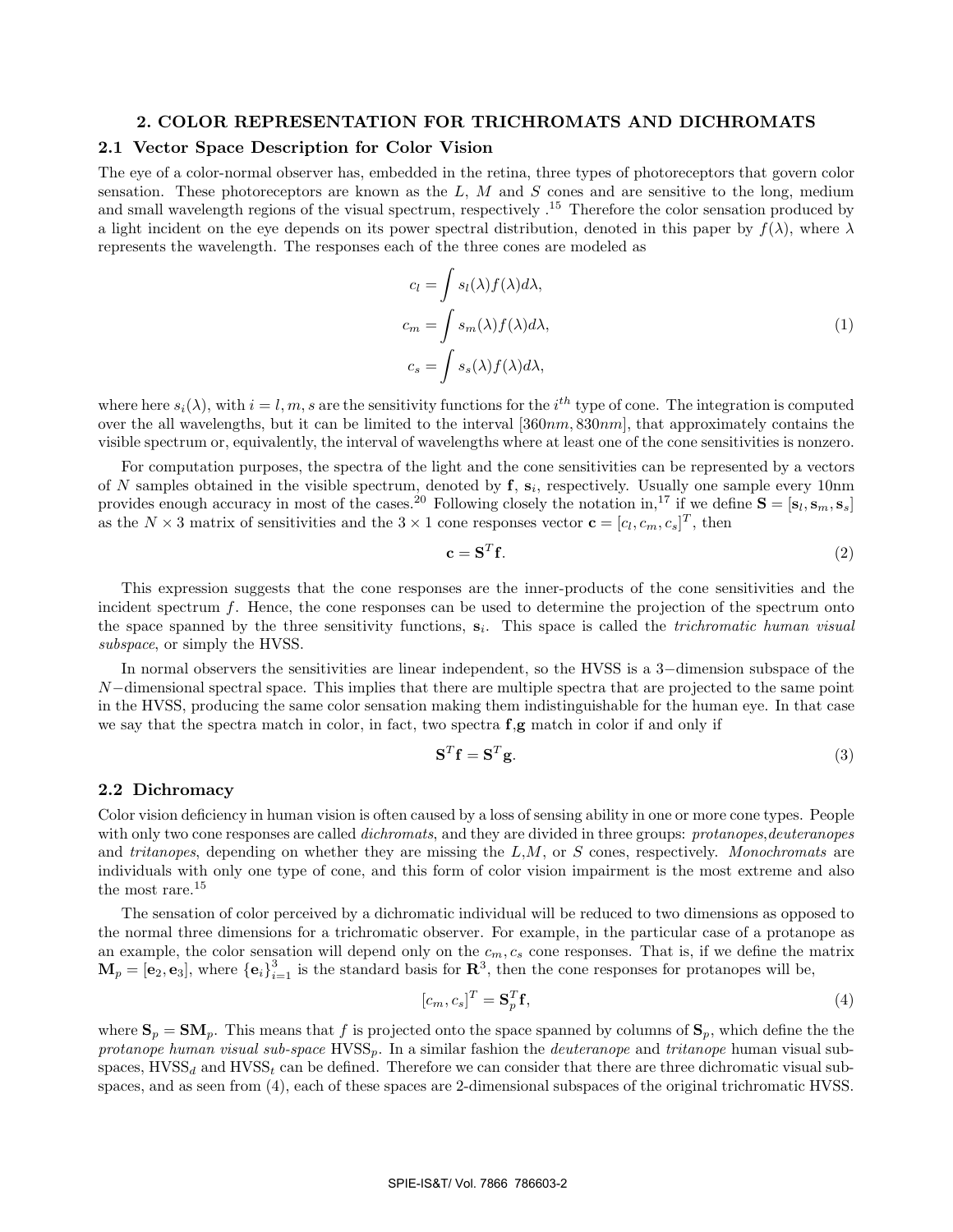This implies the existence of spectra stimuli that color match for a dichromatic observer, but are differentiated by trichromatic individuals. For instance, if **c** is the trichromatic cone response for a spectra **f**, the protanope will confuse or perceive as the same, all spectra g which cone response lies on the *confusion line* defined by parametric equation,

$$
\mathbf{r}_{\mathbf{c}}(t) = t\mathbf{e}_1 + \mathbf{c}, \quad t \in \mathbf{R}, \tag{5}
$$

which is a line parallel to the vector  $e_1$  that passes through **c**. Confusion lines characterize each of the types of dichromacy and help to determine sets of colors that are confused by color deficient individuals.

The tristimulus space defined by the cone responses represents colors in the first stage in the color vision process. Perceptual color spaces, such as CIELAB, provide a representation that better models the appearance of colors. These perceptual color spaces are defined by nonlinear transformations of the cone tristimulus space that in addition to providing perceptual appearance correlates also have the characteristic that the Euclidean distance between color representations in these spaces approximates the magnitude of perceived difference.<sup>16</sup> A color in the CIELAB space is described in terms of three variables: L<sup>∗</sup> that gives the lightness of the color and  $a^*, b^*$  that contain the chromaticity information.

With perceptual spaces we can appreciate, in particular, the differences in perception between dichromats and color-normal observers. Based on, $6 \text{ we simulate the perception of dichromats. Specifically, based on studies}$ of unilateral dichromats, i.e. individuals who are dichromatic in one eye and have normal trichromatic vision in the other eye, for each confusion line for a dichromat, the method proposed in<sup>6</sup> allows us to identify a unique point on the confusion line for which the perceptions of dichromatic and trichromatic observers match. This allows us to generate, for any given color stimulus, a rendition that simulates, for a trichromatic observer, the appearance of the stimulus for a given dichromat. As an example consider a set of colors that only vary in hue, (Lightness L and the the Chroma  $C = \sqrt{a^{*2} + b^{*2}}$  are constant), forming a hue circle as shown in Fig. 1. It can appreciated the difference in perception between the trichromats and the different types of dichromatic observers. The perceived colors are grouped on an ellipsoid-shaped way, changing lightness and hue. The solid line represents the confusion line for the color in the center of the original circle. Figure 1 also shows the projection on the  $a^*, b^*$  plane, where it can be appreciated that hue for the perceived colors collapses on to a line.

## **3. CUSTOMIZED VISUALIZATION FOR DICHROMATS**

A customized visualization approach exploits individual user characteristics to create a representation that transmit as best as possible the information contained in an image. There are many possible users as well as many possible information to convey. We consider user profiles that characterize users in terms of their color vision as trichromats, protanopes, deuteranopes and tritanopes. Although the methodology we present can be applied in a most general scenario, the results we show in this work are focused on the case of documents containing a single image where qualitative differences between different categories are to be highlighted by the use of different colors. Bar graphs and pie charts represent specific examples of these types of image representations used for visualizing scientific data.

#### **3.1 Color Information Visualization**

Suitable colors for image representations can be chosen by considering different aspects regarding the image itself and the observer. On the one hand, it has been shown that color distance and color category are features of color that can influence the rapid identification of colors for a given observer.<sup>9</sup> Complementing these ideas, some other works propose guidelines for palette selection for scientific data based on the purpose of the information to convey. For example, qualitative palettes, where the same perceptual importance is given to all colors, is preferred when categorical data is transmitted, like bar graphs, pie charts, etc. Sequential palettes, where colors with lightness differences are assigned, are suggested for numerical variables whose value ranges in an interval. For classification maps, diverging palettes, that mix the qualitative and sequential palette instructions, are considered as the best option.<sup>5</sup> On the other hand, images are perceived different for observers with different characteristics, as the example of dichromats. Although it is possible to derive palettes that avoid some colors that present difficulty to color blind individuals,  $2<sup>1</sup>$  there is not clear suggestions of what colors are indeed the best choice for them.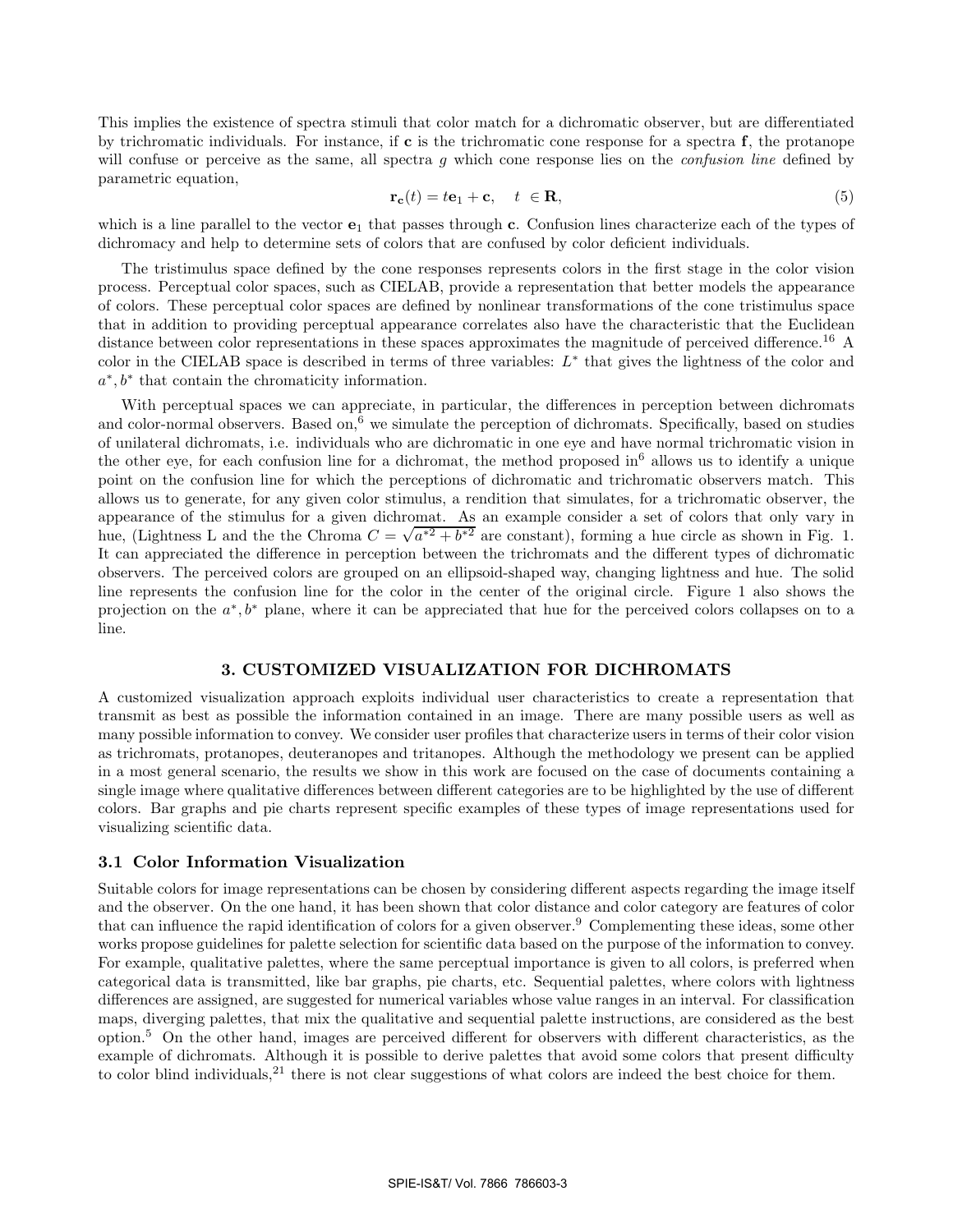

Figure 1. Visualization of the dichromat perception in CIELAB space. The figures in the top row show a set of colors located along a L\*=75 and C=35 hue circle (in each image) and the corresponding perceived colors for protanopes (left column), deuteranopes (center) and tritanopes (right column). The perceived colors for the dichromats lie on deformed ellipses. Through the center of these ellipses passes the confusion line for a neutral color of luminance  $L^*=75$ . The bottom row shows the projections of the perceived colors for the dichromatic observers on the a\*,b\* plane. The hue for the perceived colors collapses onto a line for the dichromats. A confusion line for each case is also illustrated.

For those images that are not designed for the colorblind population, there is the alternative of using recolorization strategies. Some of this work can be found in.<sup>11, 13, 14, 19</sup> Most of these methods are oriented toward natural images, where modification in the lightness contrast is a common strategy for enhancing the content of images and make it more understandable for colorblind individuals. These techniques are document dependent and usually slow.<sup>10</sup> These methods do not include criteria described above, and therefore are not necessarily optimal for the purpose of communicating data with scientific information.

## **3.2 Methodology**

The objective is to choose based on the characteristics a given graph, the colors that best convey the information when the image is seen by a predefined user.

Our methodology for customized color visualization is summarized in Fig. 2 using a bar chart as an example graphic to be displayed (where a qualitative palette is appropriate). The process starts when a user, whose profile has been previously introduced in the system, selects the digital graphic to be displayed. Then, the number of colors required for the display are determined from the graphic This number can be determined either through an analysis of the graphic or more preferably is pre-determined at the time of design and embedded along with the graphic in the form of rendering hints. This information could be included, for instance, in augmented versions of ICC Profiles<sup>8</sup> that already include other rendering hints for color normal observers. This step of obtaining *features* relevant for rendering can be extended to more general scenarios by considering additional image characteristics that help to render the graphic satisfactorily. In the next step, a *palette selection* for the graphic is performed to offer the user an adequate visualization. In our case, this can obtained by maximizing the distance between colors as perceived by the specific dichromatic user, so that the data can be easily discriminated. Finally, once the palette is selected a *color mapping* is applied to the document and then it is displayed to the user.

The rendering of each graphic must be generated adaptively for the user at the time the graphic is displayed, imposing speed constraints for the palette selection step. Given that the user is already known, different palette options that satisfy their needs can be created beforehand, such that when the algorithm runs, it selects one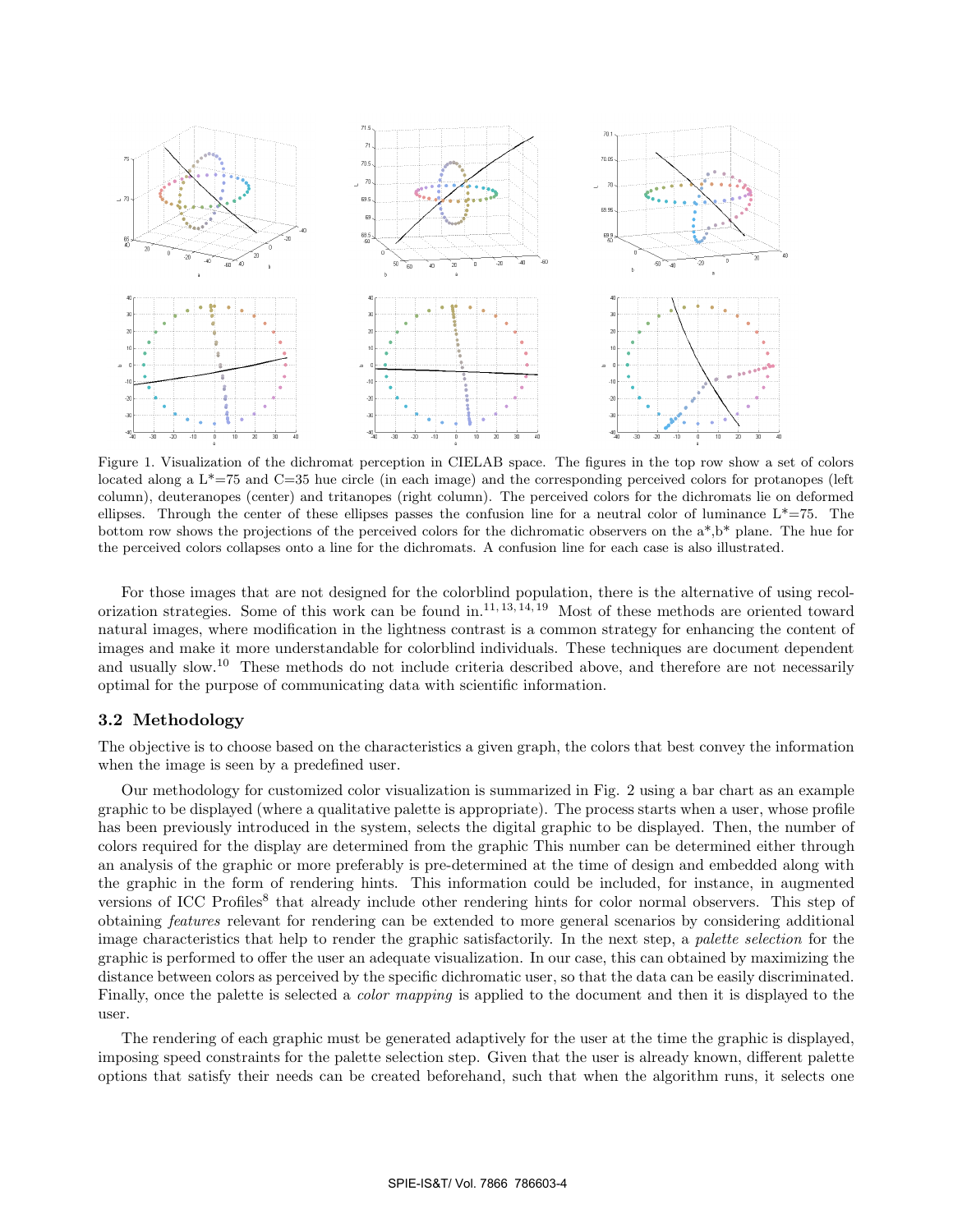

Figure 2. Diagram of blocks describing the methodology proposed. The palette selection is the core of the system, which depends on the profile of the user and the characteristics of the image.

of them depending only on the number of colors, reducing latency, which is an important factor for users. The reduced latency comes at the expense of slightly increased memory use, which is not likely to pose challenges in practice.

### **4. HIERARCHICAL PALETTE DESIGN**

We propose to use a hierarchical clustering algorithm to determine colors to be displayed, according to the number of colors required in a graph, for a predetermined observer. The system is restricted to finite set of colors that can be used to color a graphic. The idea is to establish a correspondence between the number of clusters for this set, and the number of colors needed in a graphic. That is, the objective is to color the graph by using one representative per cluster.

An adequate selection of colors maximizes the perceptual difference between the colors in the graph. For this objective, colors are described in the CIELAB space. Although the perception of trichromats rely on a three dimensional space, as seen in Section 2.2, a two dimensional subspace contains the colors perceived by dichromats. A simulation of the perception of colorblind individuals can be found in,<sup>6</sup> which we use to represent in CIELAB the colors they perceive, which allows meaningful computations of perceptual distances for dichromats.

In an agglomerative, or bottom-up hierarchical clustering approach, the initial set of N colors are grouping starting from the disjoint clustering, (i.e, every color represents a group) for a total of N clusters. In the next step,  $N-1$  groups are forming by merging two of groups in the previous level based on the inter-cluster distances. This is repeated, until all colors are merged into one group.<sup>12</sup> The merging relies on the (user specific) dichromatic perceptual differences. At each stage, the colors judged to be perceptually the closest for the dichromatic observer are merged together. The hierarchical clustering can be described in a dendrogram graph as shown in Fig. 3. If the clustering is applied using the perceived colors by a predetermined user, then in the level i,  $1 \le i \le N$ , of the dendrogram we find i groups that are perceptually different one from each other. In that sense one representative per each cluster in the level i, form a palette selection when i colors are required. At any level of the clustering the colors represent a set with given number of colors that best preserve distinguishability for the observer, which is the desired characteristic for the choice of colors for rendering the graphic for the observer.

#### **5. RESULTS**

#### **5.1 Designing a palette**

Consider first the simple case where the system has access to only 16 colors with constant chroma and luminance,  $L^* = 75$ ,  $C = 35$ , respectively, and only the hue varies in a uniform way. This set, which is well-suited for highlighting qualitative differences, will be denoted as the *uniform color set*, and as a matter of notation, the palette of N colors obtained with our algorithm from this set, will be denoted as the *N-uniform palette*

Consider the case where only four colors are needed to plot a graph. Once the hierarchical clustering is done, the dendrogram is cut on level four. The representatives of the clusters are chosen to to maximize the distance between the representative and the mean distance to the other clusters, although other criteria can be applied.

Figure 4 shows the results for applying the hierarchical clustering for the *uniform color set*. It can be appreciated the palette selection is based on the characteristic of the specific user, as approximated by the corresponding color representation in the CIELAB space. In this particular case, the original color set selected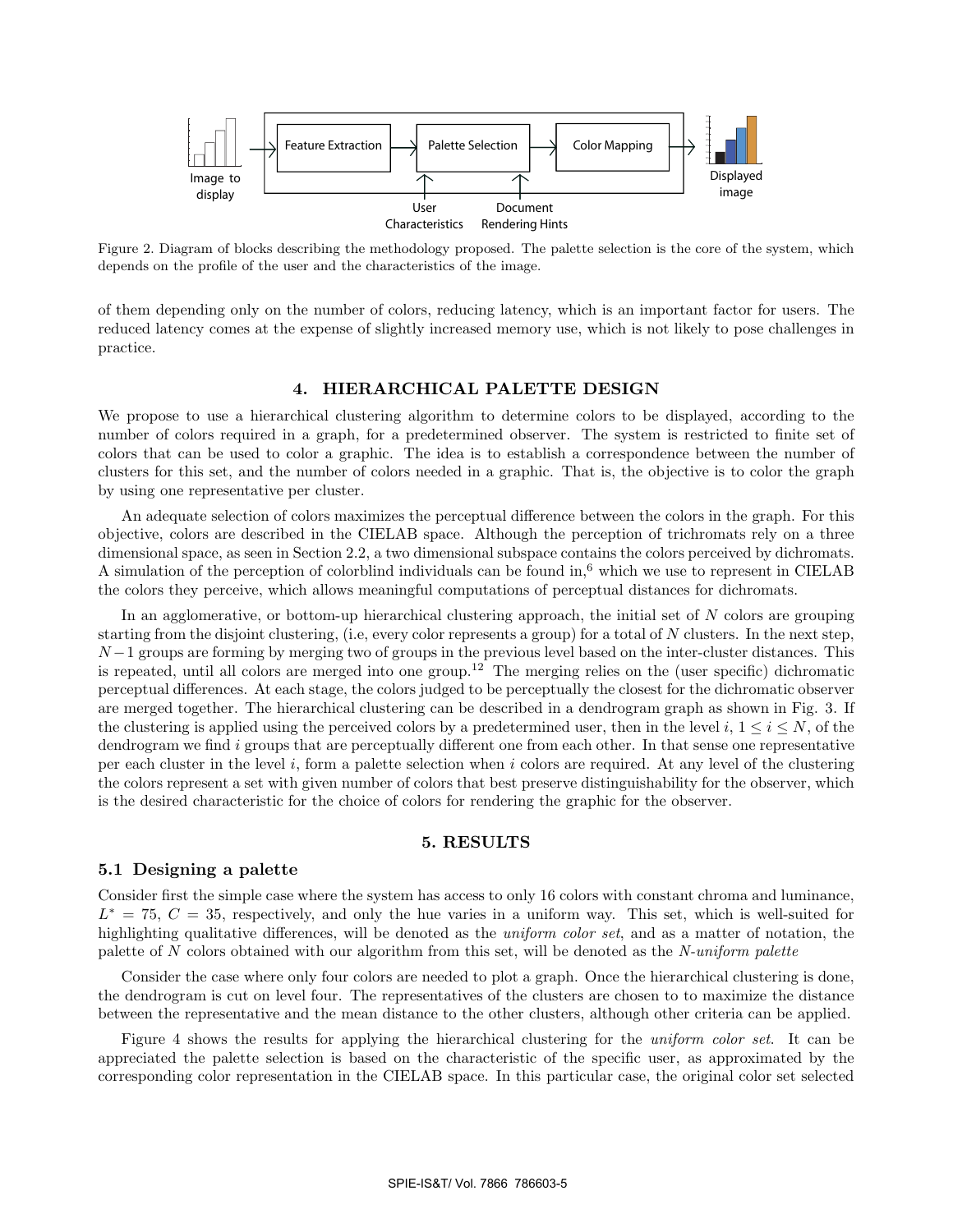

Figure 3. Dendrogram of a hierarchical clustering. Each node in the graph represent a cluster of colors. There is correspondence of the number of colors to use and the level in the dendrogram. In this case, an image with 3 colors use representatives of the clusters in the level 3

only varies the hue uniformly, but the perceived colors are very close, and in some cases only the lightness difference is relevant. Although the algorithm selects colors that are perceptually different, for graphs that require a large number of colors, eliminating all potential confusion is impossible. In fact, it was noted that for this case, graphs that require more than six colors will eventually use colors where differentiation is hard to perceive for some of the color deficient individuals. Alternate strategies for the selection of the initial palette would also be worth exploring.

# **5.2 Rendering a Document**

To give an idea of the methodology proposed, consider a restriction to the *uniform color set* defined in Section 5.1. Our system has already run the hierarchical clustering, to determine all possible *N-uniform palettes* for the different users.

Consider a user that wants to visualize a document that contains a Ishihara style image as shown in Fig. 5, where it is also simulated how the image is perceived according to the observers. Note that as illustrated by the simulation, the text is not legible for a deuteranope. For the purpose of demonstration, suppose that the feature extraction block determined that the image can be displayed adequately by using only two colors that separate the text from the rest of the background image. Then, the palette selection block selects the *2-uniform palette* for the user profile. For the mapping block, we determine the regions where the colors are applied by segmenting the image in two sets, based on the chroma content of the pixels. Figure 6 shows the result of this process, where the final displayed image as seen for the different users, can be appreciated.

#### **6. CONCLUSION**

For displaying color documents, the user-customized and document-adaptive approach proposed in this paper offers an attractive alternative for better communicating information to observers with differing color discrimination capabilities. Specifically, for users with dichromatic color vision deficiencies, we illustrate an application of the framework that allows computationally efficient customized and adaptive rendering of graphics through the use of suitably designed user-specific hierarchical palettes.

This work represents a first step in customized color information visualization. Although only a restricted application scenario is addressed in this paper, the framework presented here can be extended in several directions to address a much wider class of application scenarios. Two are of particular interest. First, within the domain of dichromatic color visualization, it is of interest to consider a broader class of imagery, including not only other types of graphics, but also pictorial images. Second, given variations between trichromatic "color normal" observers,<sup>18</sup> user customization of visualization is also of interest for this much larger segment of the population.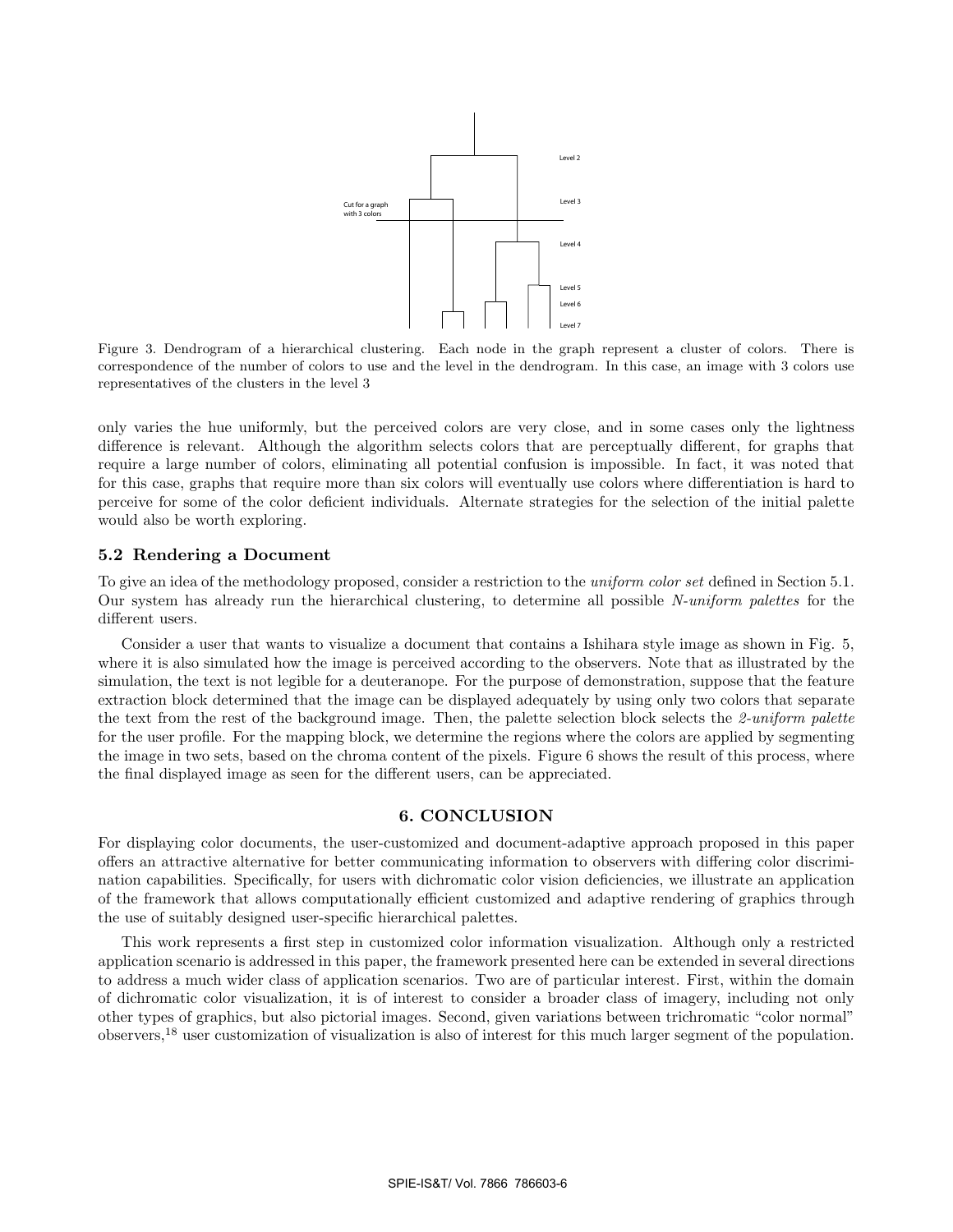

Figure 4. From top to down, results for the trichromat, protanope, deuteranope and tritanope observers, when the hierarchical clustering is applied to obtain a user customized palette for the *uniform color set*. The left column shows the perceived colors of the *4-uniform palette*, in the CIELAB space. The diamonds highlight the four colors selected. In the center the dendrogram representing the hierarchical clustering. In the left the selected palette as perceived for the observer, when four colors are needed, that is, when the dendrogram was cut at level four.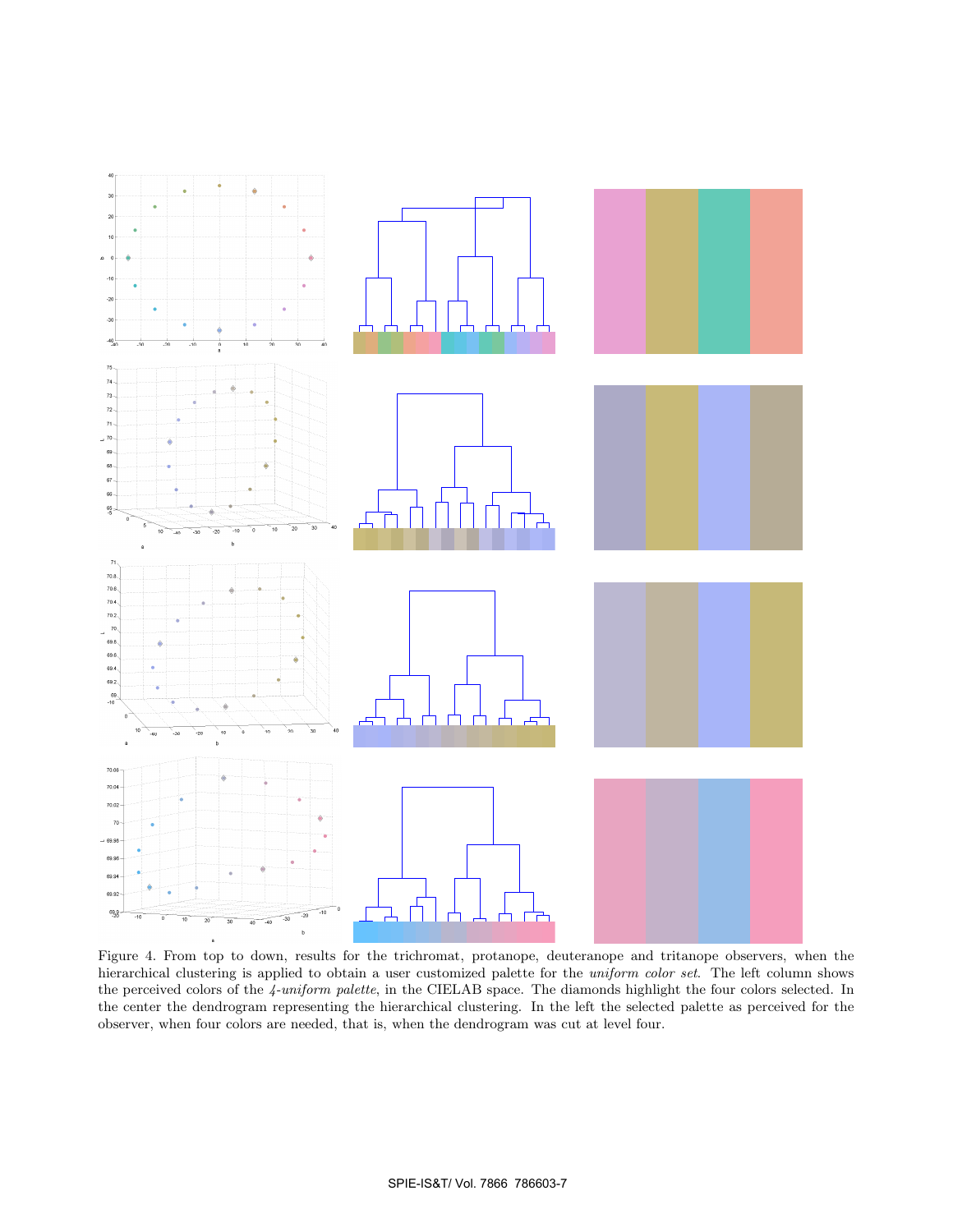

Figure 5. Ishihara style image. From left to right, renditions of the graphic representing the image perceived by a trichromat, protanope, deuteranope and tritanope. The original, i.e. the first image on the left is obtained by cropping the image provided in.<sup>2</sup> Note that the images in this figure and the next are best viewed in electronic format on an sRGB display and printed versions may not show intended effects.



Figure 6. From top to down, results for the trichromat, protanope, deuteranope, and tritanope observers, when the hierarchical clustering is applied for the *Ishihara style image*.

## **REFERENCES**

- [1] "colorbrewer," http://colorbrewer2.org/, accessed November 2010.
- [2] "Ishihara style image," http://www.nature.com/nature/journal/v447/n7146/full/447782a.html, accessed November 2010.
- [3] "R-project," http://www.r-project.org/, accessed November 2010.
- [4] "Vishek," http://www.vischeck.com/, accessed November 2010.
- [5] L. D. Bergman, B. E. Rogowitz, and L. A. Treinish, "A rule-based tool for assisting colormap selection," in *Proceedings of the 6th conference on Visualization*. Washington, DC, USA: IEEE Computer Society, 1995, pp. 118–. [Online]. Available: http://portal.acm.org/citation.cfm?id=832271.833862
- [6] H. Brettel, F. Vi´enot, and J. Mollon, "Computerized simulation of color appearance for dichromats," *Journal of the Optical Society of America A*, vol. 14, no. 10, pp. 2647–2655, 1997.
- [7] C. Chen, "Top 10 unsolved information visualization problems," *IEEE Computer Graphics and Applications.*, vol. 25, pp. 12–16, July 2005.
- [8] I. C. Consortium, "International color consortium website." [Online]. Available: http://www.color.org/
- [9] C. Healey, "Choosing effective colours for data visualization," in *Proceedings of the 7th conference on Visualization*. IEEE, 1996, pp. 263–270.
- [10] J. Huang, C. Chen, T. Jen, and S. Wang, "Image recolorization for the colorblind," in *IEEE International Conference on IEEE Acoustics, Speech and Signal Processing*, 2009, pp. 1161–1164.
- [11] J. Huang, Y. Tseng, S. Wu, and S. Wang, "Information preserving color transformation for protanopia and deuteranopia," *IEEE Signal Processing Letters*, vol. 14, no. 10, pp. 711–714, 2007.
- [12] A. Jain and R. Dubes, *Algorithms for clustering data*. Prentice Hall, 1988.
- [13] G. Kuhn, M. Oliveira, and L. Fernandes, "An efficient naturalness-preserving image-recoloring method for dichromats," *IEEE Transactions on Visualization and Computer Graphics*, pp. 1747–1754, 2008.
- [14] K. Rasche, R. Geist, and J. Westall, "Detail preserving reproduction of color images for monochromats and dichromats," *IEEE Computer Graphics and Applications*, vol. 25, no. 3, pp. 22–30, 2005.
- [15] S. Schwartz, *Visual perception: A clinical orientation*. McGraw-Hill Medical, 2009.
- [16] G. Sharma, Ed., *Digital Color Imaging Handbook*. Boca Raton, FL: CRC Press, 2003.